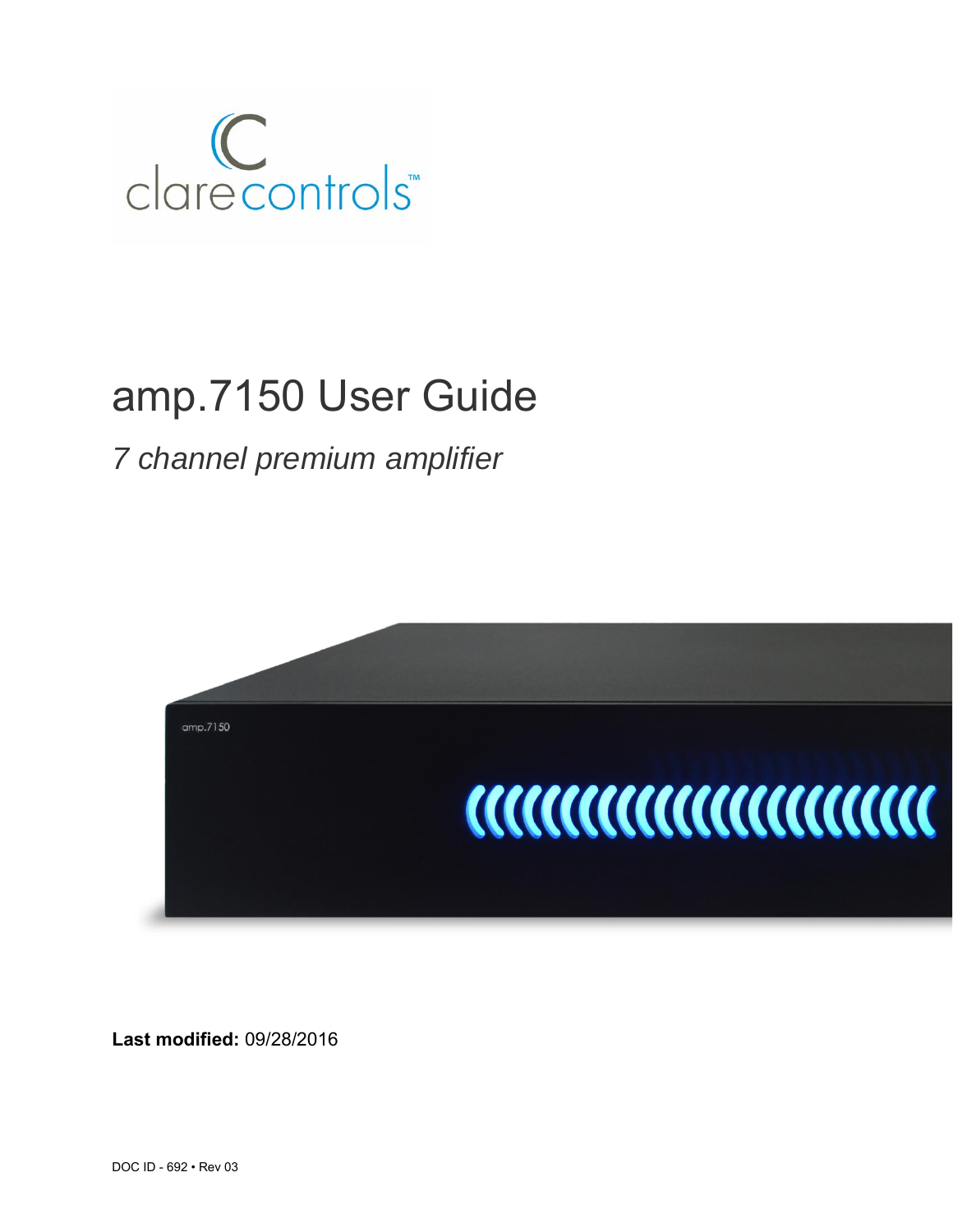**Copyright** © 28SEP16 Clare Controls, LLC. All rights reserved.

This document may not be copied in whole or in part or otherwise reproduced without prior written consent from Clare Controls, LLC., except where specifically permitted under U.S. and international copyright law.

**Trademarks** The amp.7150 name is a trademark of Clare Controls, LLC.

**Manufacturer** Clare Controls, LLC. 7519 Pennsylvania Ave., Suite 104, Sarasota, FL 34243, USA

#### **Compliance**



**FCC compliance** This device complies with part 15 of the FCC Rules. Operation is subject to the following two conditions: (1) This device may not cause harmful interference, and (2) this device must accept any interference received, including interference that may cause undesired operation.

## **EU compliance**



**2002/96/EC (WEEE directive):** Products marked with this symbol cannot be disposed of as unsorted municipal waste in the European Union. For proper recycling, return this product to your local supplier upon the purchase of equivalent new equipment, or dispose of it at designated collection points. For more information see: www.recyclethis.info.

**Contact information** For contact information, see www.clarecontrols.com.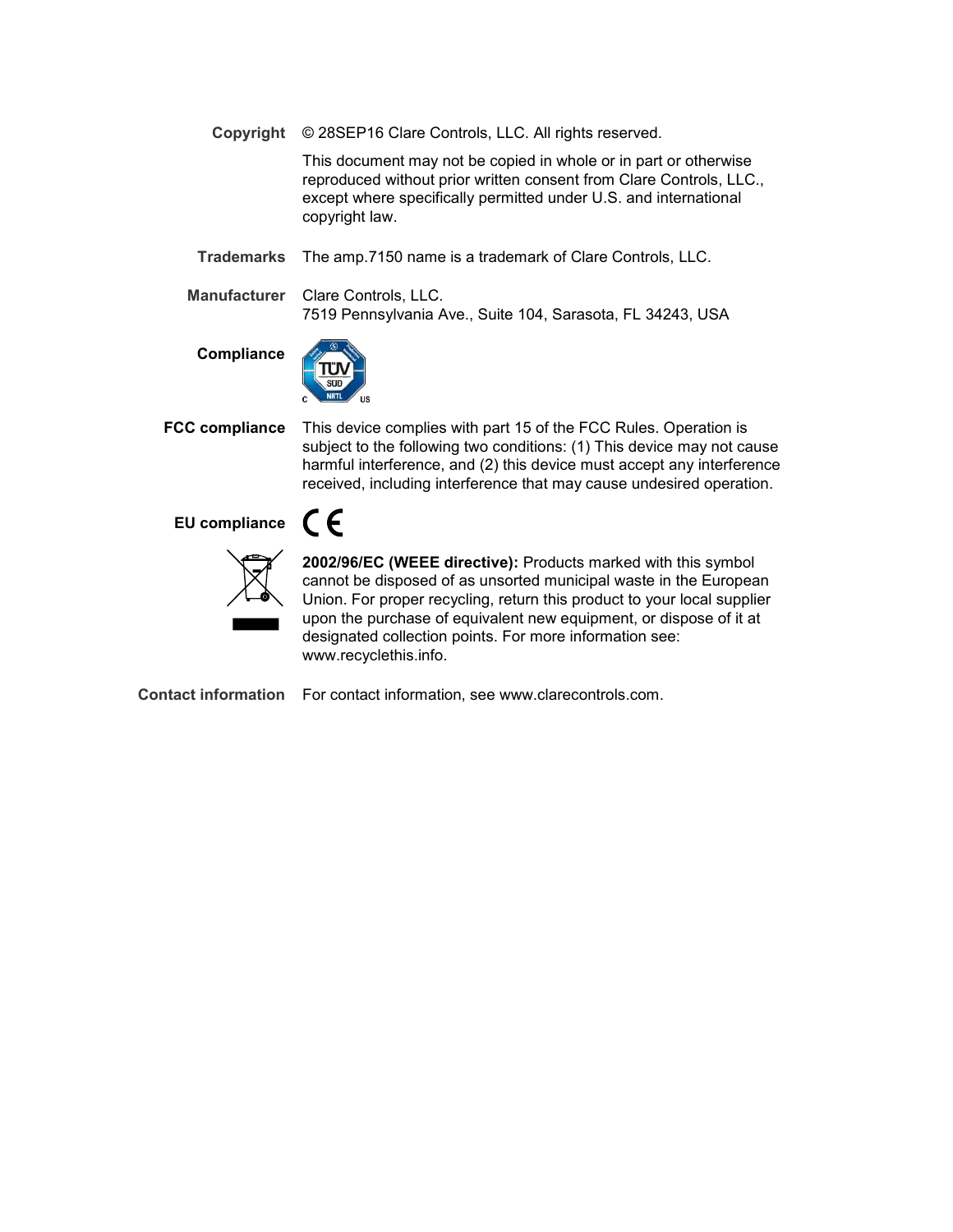## **Content**

**Important information...ii** Warranty information...ii Limitation of liability...iii Important safety instructions...iii

**Welcome to amp.7150...1** Features...1 Rear panel features...2 Rack mounting the amp.7150 amplifier...3 Installation – getting connected...4 Installation – setup and options...5

**Operations...5**

**Troubleshooting...6**

**Specifications...7**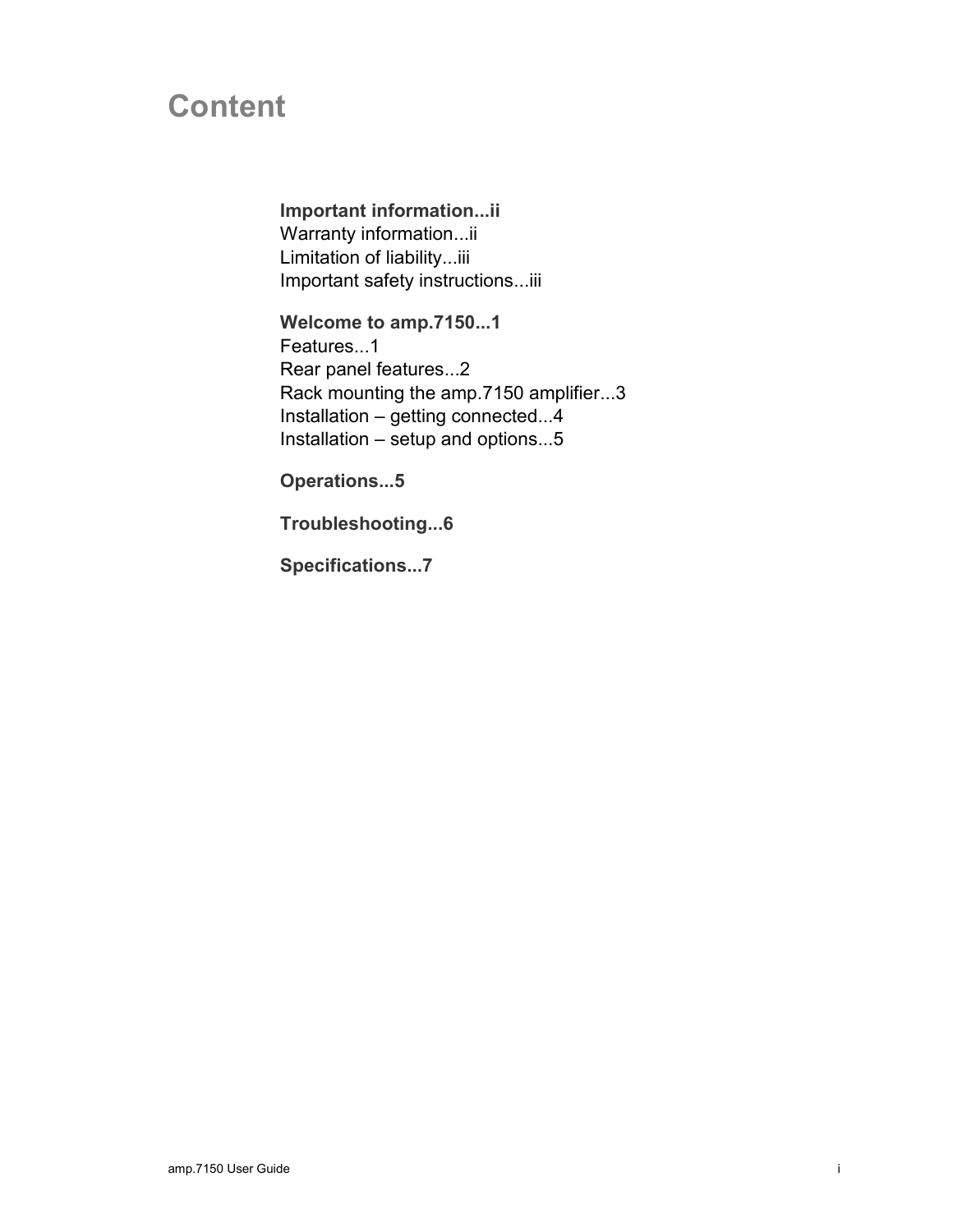## **Important information**

## **Warranty information**

Clare Controls offers a three (3) year limited warranty on original Clare Controls components, from the date of

shipment from Clare Controls. To view complete limited warranty details, including limitations and exclusions, [www.clarecontrols.com/warranty.](http://www.clarecontrols.com/warranty)



Scan the code to view product warranty details.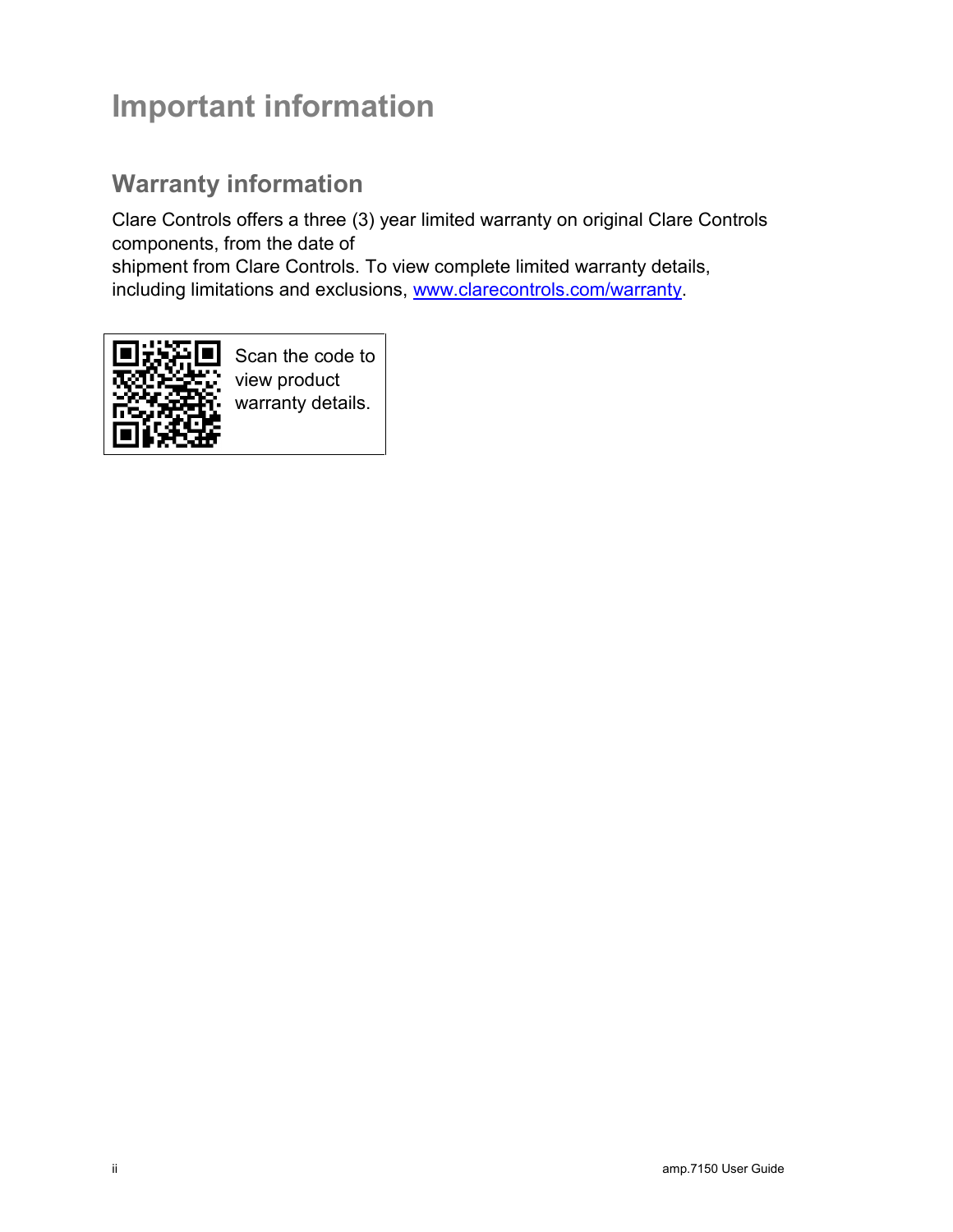## **Limitation of liability**

To the maximum extent permitted by applicable law, in no event will Clare Controls, LLC. be liable for any lost profits or business opportunities, loss of use, business interruption, loss of data, or any other indirect, special, incidental, or consequential damages under any theory of liability, whether based in contract, tort, negligence, product liability, or otherwise. Because some jurisdictions do not allow the exclusion or limitation of liability for consequential or incidental damages the preceding limitation may not apply to you. In any event the total liability of Clare Controls, LLC. shall not exceed the purchase price of the product. The foregoing limitation will apply to the maximum extent permitted by applicable law, regardless of whether Clare Controls, LLC. has been advised of the possibility of such damages and regardless of whether any remedy fails of its essential purpose.

While every precaution has been taken during the preparation of this manual to ensure the accuracy of its contents, Clare Controls, LLC. assumes no responsibility for errors or omissions.

## **Important safety instructions**



**WARNING:** To reduce the risk of fire or electric shock, do not expose this apparatus in or near rain or moisture.



**Caution:** To reduce the risk of electrical shock, do not remove cover. No user serviceable parts inside. Refer servicing to qualified service personnel.

- 1. Read the following instructions carefully.
- 2. Keep manual for future reference.
- 3. Heed all warnings.
- 4. Follow all instructions in this manual.
- 5. Do not expose or place items atop the apparatus that drip, splash, or are filled with liquids, such as vases or aquariums.
- 6. Do not use this apparatus near water.
- 7. Clean only with a dry cloth.
- 8. Do not block any ventilation openings. Install according to manufacturer's instructions.
- 9. Do not install near any heat sources such as radiators, heat registers, stoves or other apparatus that produce heat.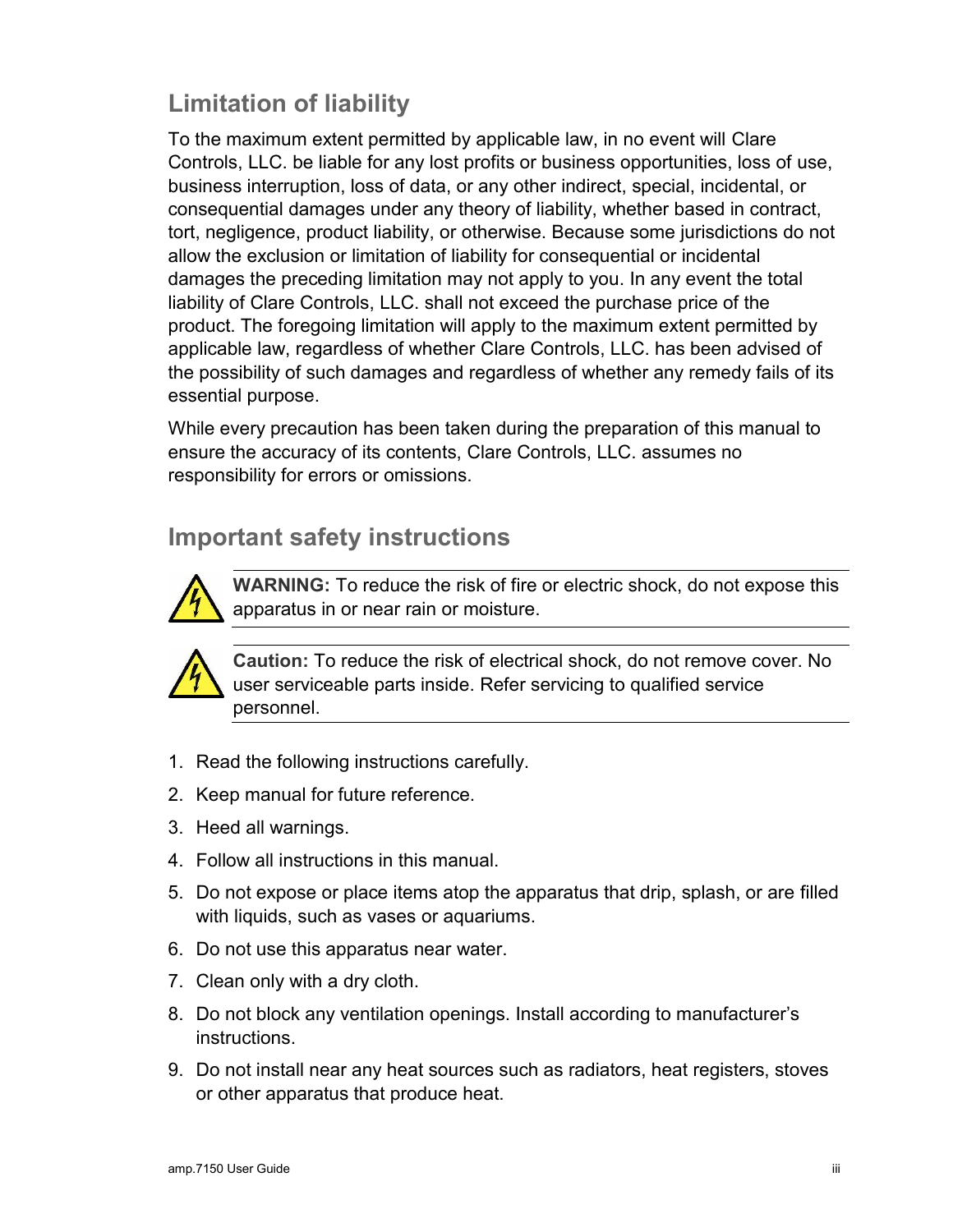- 10.Do not override the safety purpose of the polarized or grounding-type plug. A polarized plug has two blades - one wider than the other. A grounding type plug has two blades and a third grounding prong. The wide blade or the third prong is provided for your safety. If the provided plug does not fit into your outlet, consult an electrician for replacement of the obsolete outlet.
- 11.Protect the power cord from being walked on or pinched particularly at plug, convenience receptacles, and the point where it exits from the apparatus.
- 12.Only use attachments/accessories specified by the manufacturer.
- 13.Unplug this apparatus during lightning storms or when unused for long periods of time.
- 14.Refer all servicing to qualified service personnel. Servicing is required when the apparatus has been damaged in any way, such as when the powersupply cord or plug is damaged, liquid has been spilled, or objects have fallen into the apparatus, the apparatus has been exposed to rain or moisture, does not operate normally, or has been dropped.
- 15.The apparatus shall be connected to a MAINS socket outlet with a protective grounding connection.
- 16.The MAINS plug or the appliance coupler is used as the disconnect device, and shall remain readily operable.
- 17.To completely disconnect this unit from the AC MAINS, disconnect the power supply cord plug from the AC receptacle.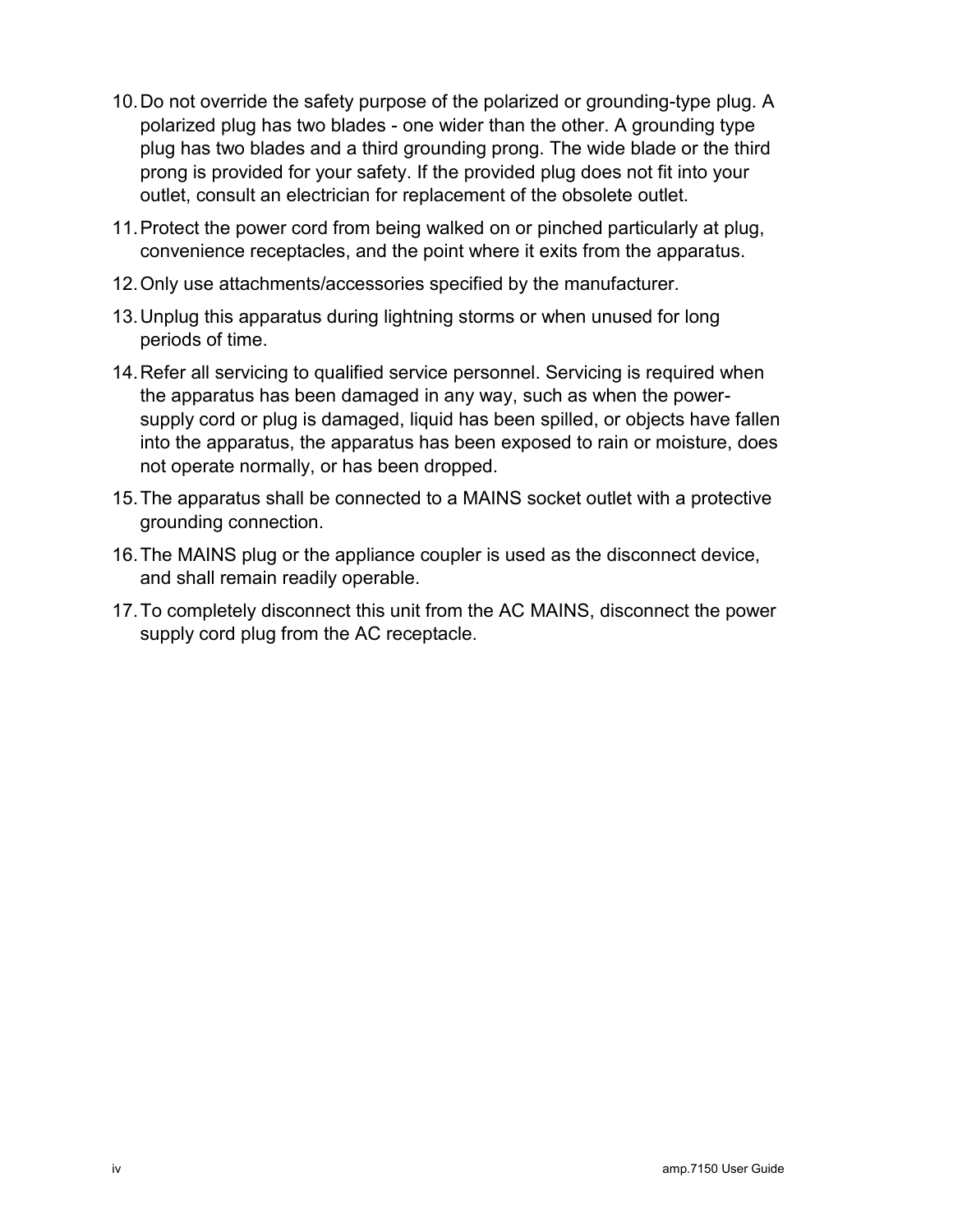## **Welcome to amp.7150**

The Clare Controls amp.7150 is a 7-channel Class D surround amplifier that can be used as a 3-zone distribution amplifier. It is a compact and efficient coolrunning device housed in a 2U rack-mount chassis. The amp.7150 uses an advanced switch-mode power supply to drive seven channels, delivering 150 watts at 8Ω. The amp.7150 is stable to  $4Ω$ .

The amp.7150 incorporates seven channels of clear audio performance. It uses two independent feedback loops that provide lower distortion, less noise on output, a frequency response that is less dependent on load and lower output impedance than other Class D amplifiers.

The amp.7150 also includes a switch-mode power supply that consumes less than 0.2 W in standby. Nine independent protection circuits ensure uninterrupted music.

## **Features**

### **Efficiency**

The amp.7150 is built on Class D technology, running cooler, more efficiently (greater than 90%), and more economically than traditional Class A/B amps, with equal or better audio performance.

## **2U form factor**

Class D amplifier technology can also be built into smaller, lighter components, allowing us to fit seven high-performance channels in a 2U rack-mountable chassis.

### **Advanced protection**

The amp.7150 features a comprehensive protection system with a total of nine independent protection circuits. These circuits monitor the temperatures, currents, and voltages of several different functional blocks to assure optimal reliability.

## **Individual channel and gain adjustments**

Each channel has its own gain adjustment, which adjusts the maximum output. This allows you to match the output to its area. It can also be used to limit how loud each speaker is allowed to play. Be sure set the volume at a level that does not clip or cause distortion when the volume is at its maximum level. This can cause damage to the speakers and the amplifier.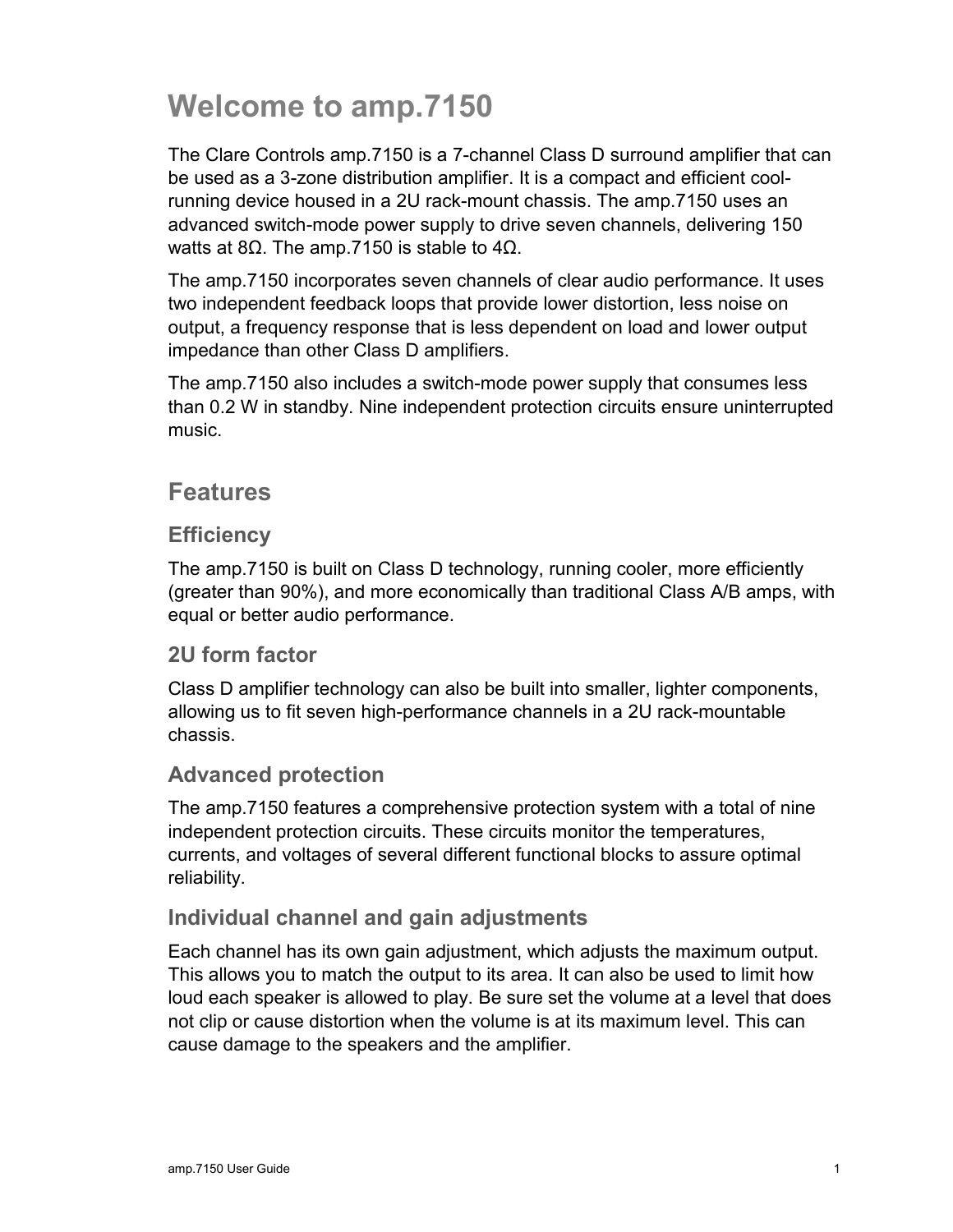## **Installation-friendly connections**

Each speaker connection features a removable terminal connector that accommodates up to 14 gauge stranded speaker wire.

## **Power**

The amp.7150 receives its power from a standard 110VAC/60Hz outlet. The amp can be triggered to turn on via the 12 VDC trigger input on the rear of the amp. This allows the amp to remain in Standby mode until it is required for use, thereby greatly reducing overall power consumption.

#### $\circledR$ M Output Input  $|\tilde{\circ}|$ + - + - + - + - + - + - + - Class 2 Wiring Trigger 1 2 3 4 Input Trimming 1 2 3 4 5 6 7 1 2 3 4 5 6 7 **@@@@@** စဲ *ရဲ* ဓ  $^{\circledR}$ 110-240V ~ 10A 50-60Hz (1) (2) (3) (4) (5) (6) (7) (1) Fan Rear location fan with front intake allows for direct stacking of the amplifier with other equipment, greatly reducing rack space usage. (2) Line inputs 1 2 0 (0) Individual channel inputs for use with multi-channel preamps or dedicated sources. (3) 12V trigger 12V Powers on the amplifier from Standby mode into full power mode when triggered. Trigger (4) Gain control  $\bigcirc$ Allows individual control of the maximum output for each amp channel. 1 (5) Speaker outputs 冨 Individual terminal connectors (included) for each speaker. (6) 10 amp breaker 10 A M Manual reset circuit breaker. P(7) Power connector 丽

## **Rear panel features**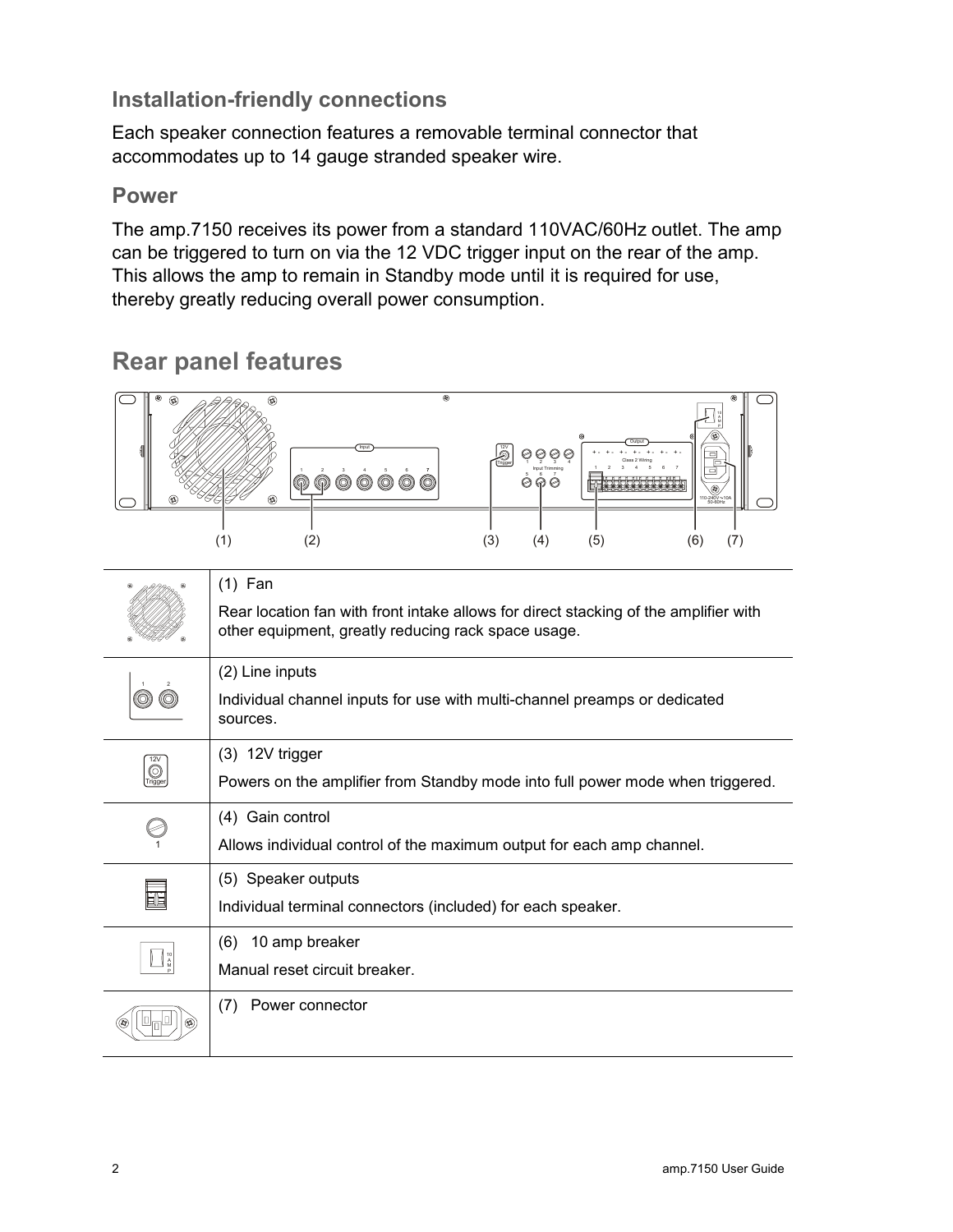## **Rack mounting the amp.7150 amplifier**

Your amp.7150 comes with equipped for mounting the unit in a 2U rack space.

**Notes**

- Be sure that the unit is in a well-ventilated area that provides adequate cooling.
- Do not block the fan vent located on the rear of the unit.
- Do not place the unit on carpeting or any similar material.
- Do not install the unit near a source of heat, or in an extremely humid or wet location.
- If your installation lacks good airflow (such as solid cabinet doors or wallmounted racks), it may be necessary to create ventilation to allow outside air into the space.

**To mount the amp.7150 in a rack:**

- 1. Remove the eight screws (four on each side) from the amp.7150 and set aside.
- 2. Place an ear on each side of the amp.7150, and then attach them using the screws you set aside.
- 3. Slide the unit into the rack, and then attach it with four rack mounting screws.

#### **Figure 1: amp.7150 rack mounting**

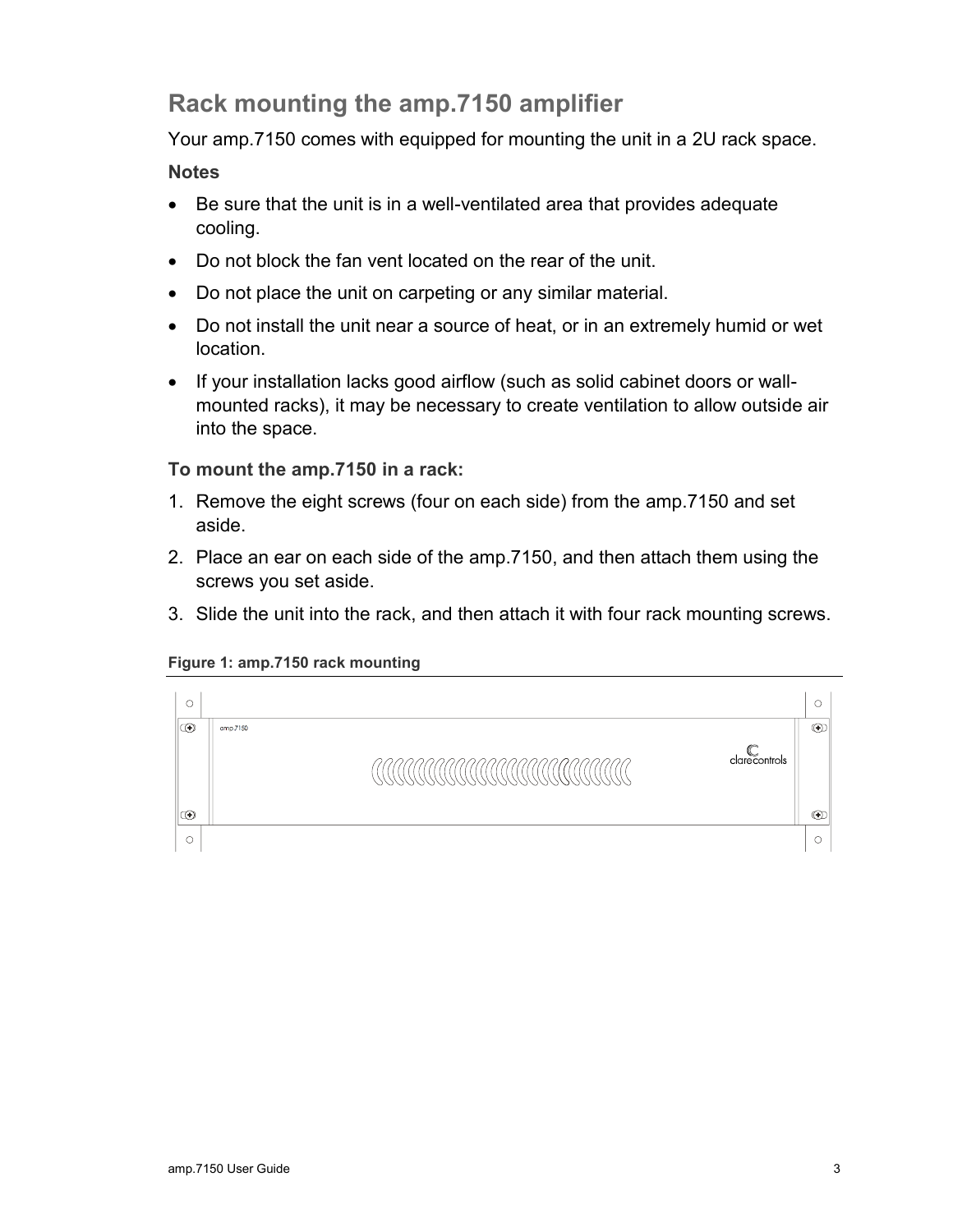## **Installation – getting connected**

**Caution:** All connections and switching must be done with the amplifier powered off. Do not connect the power cord to the amplifier until your connections and set up is complete.

## **Inputs**

For line level connections, use high-quality RCA cables that feature low impedance, shielding and high-quality connectors.

## **Speaker outputs**

Use 14-18 gauge stranded two-conductor loudspeaker wire for all high level connections. At each loudspeaker-level connection, ensure that at least 2 inches of each conductor are separated. Strip away 1/4 inch of insulation from each conductor. Connect the appropriate conductor to the speaker connection using the terminal connectors, observing correct polarity.

## **Verifying phase**

If during or after calibrating your receiver you suspect the sound is not right and you cannot see any markings on the wire to verify that polarity is correct, try this simple test:

- 1. Sit in the normal listening position for the system.
- 2. Play some music with your receiver set to Mono. Listen to the music and observe the audio.

Does the bass sound full and even with the other audio?

Do the vocals sound centered and even in volume? If any of the answers are NO, follow steps 3 and 4.

- 3. Turn off your receiver and reverse the connections for one of the speakers.
- 4. Repeat your test at the same volume level while reversing connections for each speaker, one by one. When the sound has the loudest and best sounding bass, and vocals are centered and clear, your connections are correct and in-phase.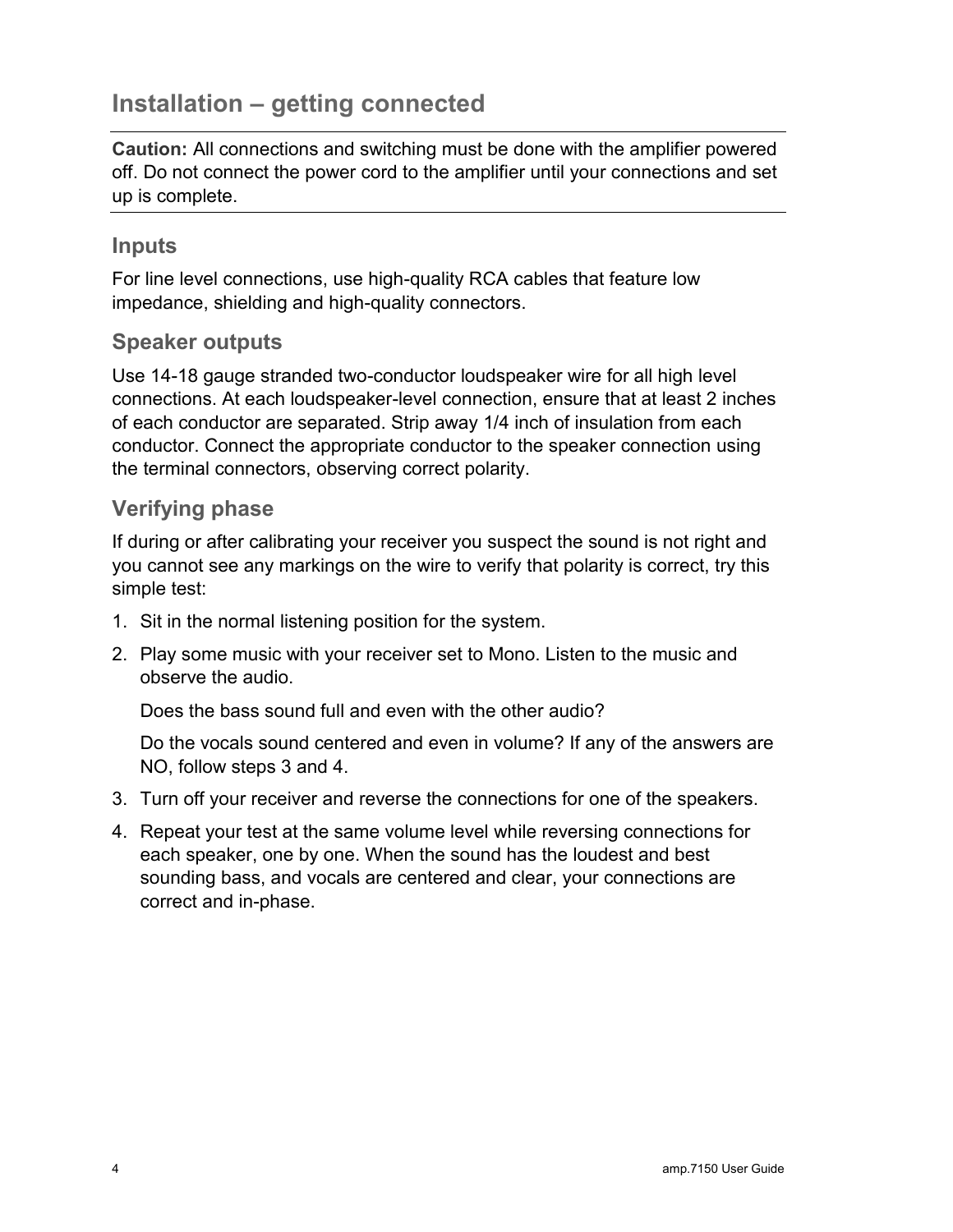## **Installation – setup and options**

## **Power connection**

Plug the supplied power cord into the amplifier and to a polarized wall outlet or appropriate surge protector.

**Note:** There is no power button on the amp.7150. The unit automatically powers up when you plug it into an outlet.

**Caution:** Do not plug the amplifier's power cord into a switched outlet, as is featured on some surround receivers. If you wish to have the amplifier turn on when the receiver is powered up, use the 12V trigger jack on the rear of the unit.

## **Operations**

## **LED indicators**

When the amp.7150 is powered on, the LEDs on the front panel indicate the amplifiers operating state.

BLUE – Amplifier is ON and functioning properly

ORANGE – Amplifier is ON and in Standby mode.

## **Gain adjustments**

Use the gain adjustments on the rear panel of the amplifier to adjust the maximum output level of each channel pair. This is useful when you want to limit the maximum volume level in an area, such as a child's room or guest area. Be sure to set the gain adjustment at a level that does not clip or cause distortion when the volume is set to the maximum level. This can cause damage to the speakers and the amplifier.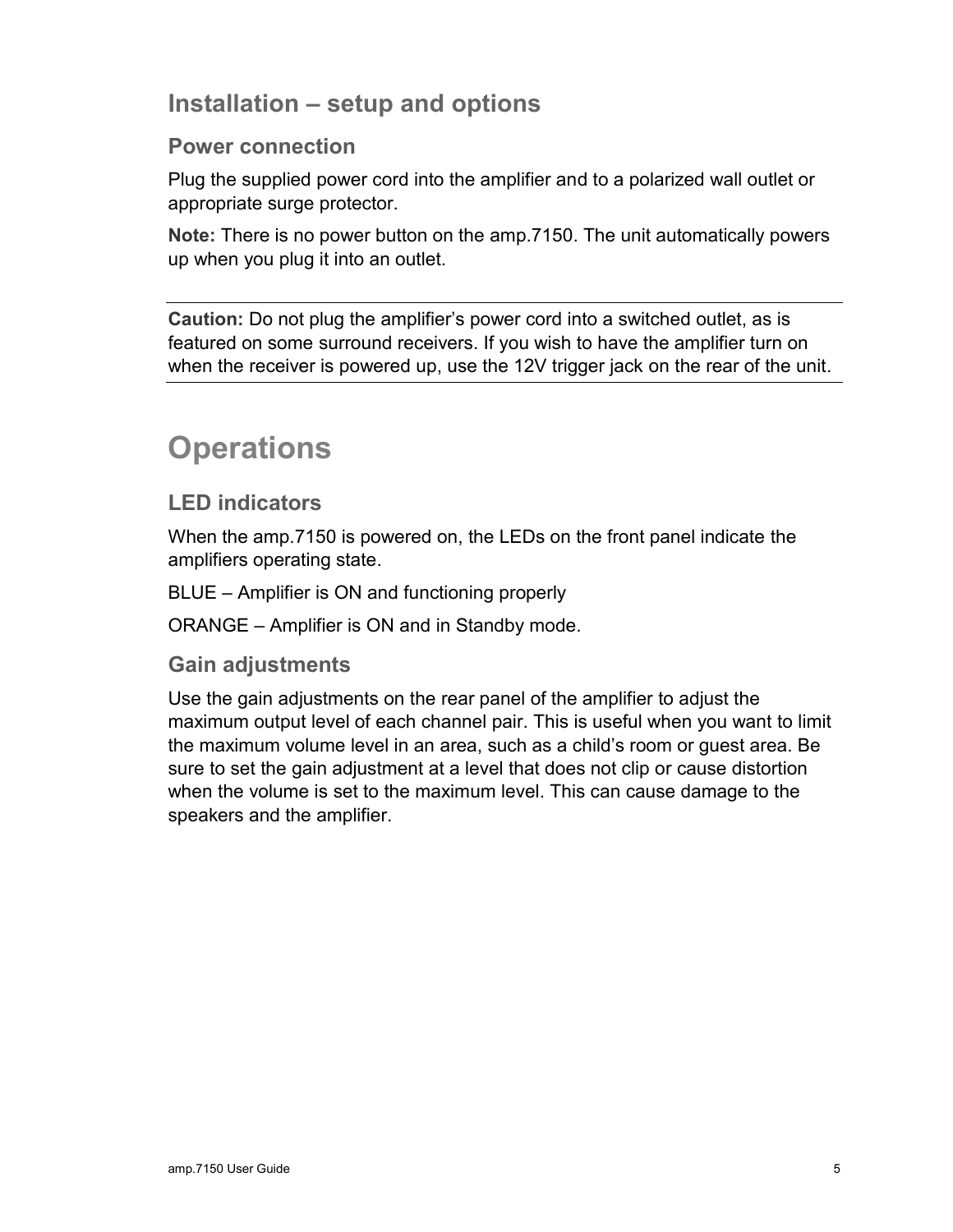## **Troubleshooting**

### **No audio from any channel.**

- Verify that the power cable to the amplifier is correctly connected and plugged into an outlet that has power.
- The audio cable to the source component is not properly connected, it is not properly connected to the input, or the cable is defective. Check your connections and replace defective cables with ones that are known to be good.

## **No audio from one or more channels.**

- The audio cable to the source component is not connected properly or it is defective. Check the connections or replace the cable, if necessary.
- Check the speaker wire connections at the amplifier and the speaker.
- The Gain adjustment for the channel is turned down. Turn it slowly to the right to raise the volume.
- To test a bad channel, connect it to a speaker that you know works.

## **Hearing a hum or buzzing sound.**

 Check the RCA input cables by removing them one at time. (Be sure to power down the device before disconnecting the cable.) Check to see if a connection or a cable is to blame.

### **Amplifier will not turn on.**

- Check that the amplifier is plugged into a live outlet.
- Check that 12V is present, if using the 12V trigger.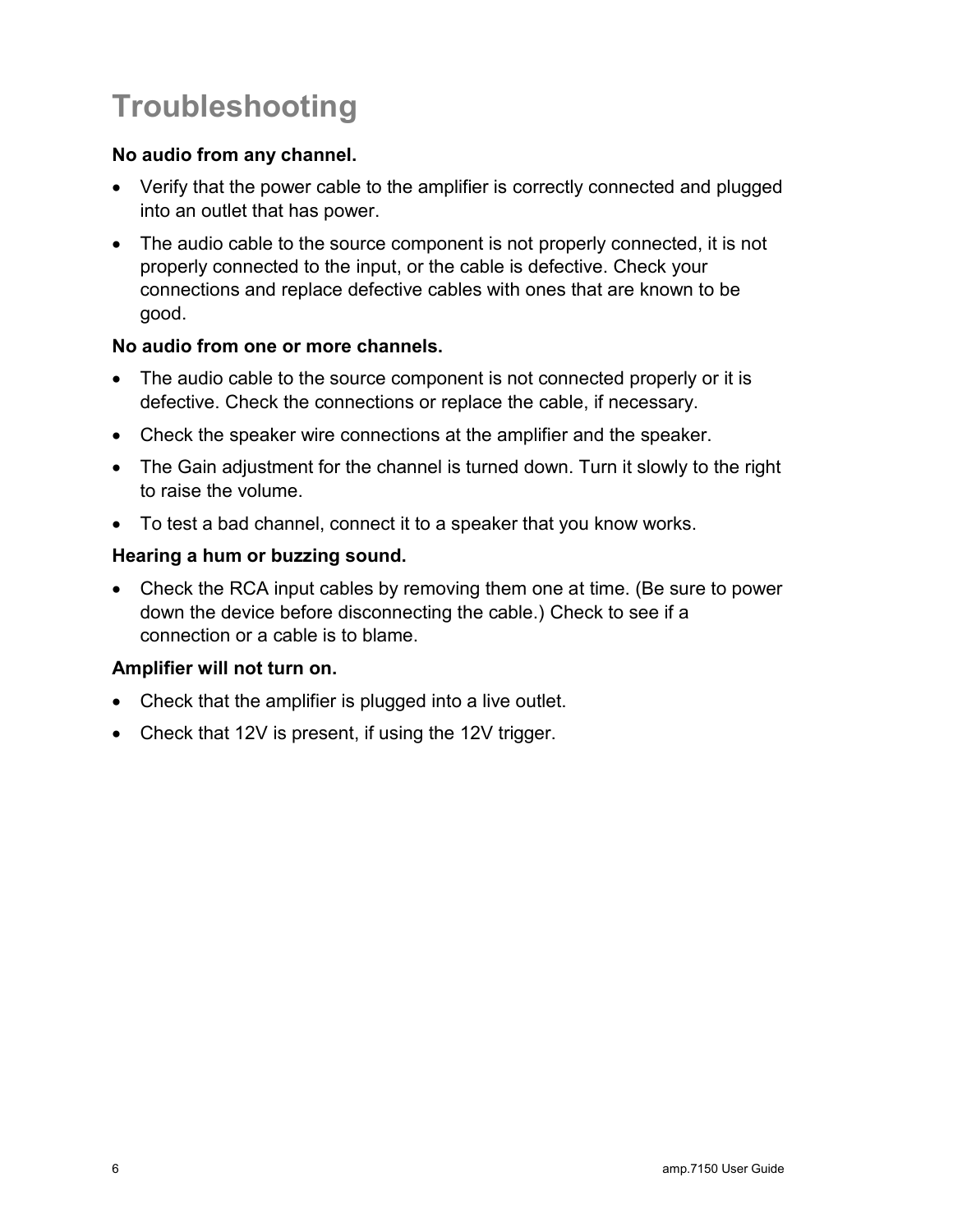## **Specifications**

| Voltage                                                   | 120 to 240 VAC, 2 A 50/60 Hz                                              |
|-----------------------------------------------------------|---------------------------------------------------------------------------|
| Current<br>Standby<br>Alarm                               | $0.06$ A (1.3 A with music, max.)<br>2.6 A (with Sine wave, worst case)   |
| Inputs                                                    | 7 Gold RCA jacks with adjustable gain<br>(+4 dBu pro to -10 dBV consumer) |
| Input impedance                                           | Single ended 10 $k\Omega$                                                 |
| Output power                                              | $7 \times 150$ W into 80                                                  |
| Peak output power                                         | 150 W per channel at 8 W; 300 W per channel at 4 W                        |
| Frequency response                                        | 10 Hz to 20 kHz<br>$(4\Omega, 8\Omega,$ Open load)                        |
| Idle noise                                                | $< 140$ dBr(A)                                                            |
| THD+N distortion<br>$(4 \Omega$ SE, f = 100 Hz, Po=1 W)   | 0.003%                                                                    |
| IMD Intermodulation (CCIF)<br>(f=18.5 kHz, 1 kHz Po 10 W) | 0.0009%                                                                   |
| Trigger control                                           | 12 VDC on 3.5 mm mono jack (tip +, sleeve -)                              |
| Fan noise                                                 | Variable speed, 28 db(A) worst case                                       |
| Standby power                                             | < 0.5 W                                                                   |
| Weight                                                    | 14.3 lbs. (6.5 kg)                                                        |
| Dimensions (W $\times$ H $\times$ D)                      | $17.00 \times 3.5 \times 16$ in. $(43.2 \times 8.9 \times 40.6$ cm)       |
| Operating environment<br>Temperature<br>Relative humidity | 32 to 95°F (0 to 35°C)<br>0 to 95% noncondensing                          |

**Note:** All specifications are subject to change without notice.